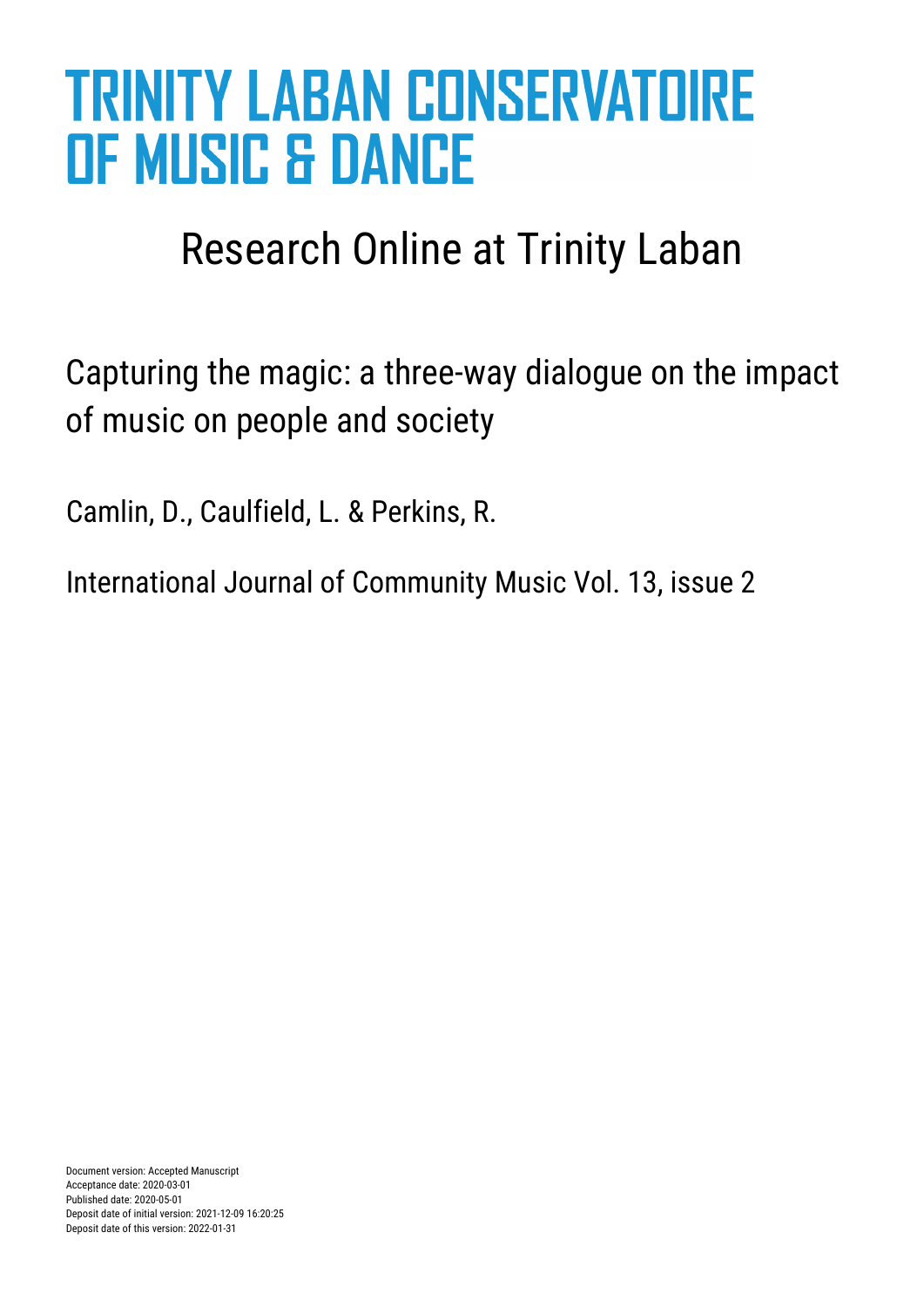Camlin D, Caulfield L, & Perkins R (forthcoming), Capturing the magic: A three-way dialogue on the impact of music on people and society, *International Journal of Community Music*.

#### *FINAL ACCEPTED VERSION*

#### Abstract

This article sets out a dialogue on the impact of music on people and society. The perspectives of three researchers, from different experiential and methodological backgrounds, are presented. The article explores: how we define concepts of impact; how we seek to measure the impact of engaging with music, providing examples from our own recent work; and tensions in attempting to capture or measure the 'magic' of music, including how to meet the needs of different audiences and how to develop new ways to capture impact. The authors reflect on the political climate in which music interventions operate, including the need to ask different questions at different times for different audiences, concluding that it is vital to measure both *if*  there is any impact, *how* this impact was achieved, and people's experiences of engaging with music. We found consensus about the need to move evidence forwards through both the use of arts-based creative methods that focus on the music-making process itself as well as through collaborations that bring together varied perspectives, experiences, disciplines and research methods. We also argue that – as there is considerable evidence about the impact of music, on different people, in different ways, and in different settings – researchers should now aim to take stock of the evidence base. Finally, we posit that there is merit in engaging with a reflective dialogue like the one presented here, as a tool to help challenge, disrupt, and influence our own thinking.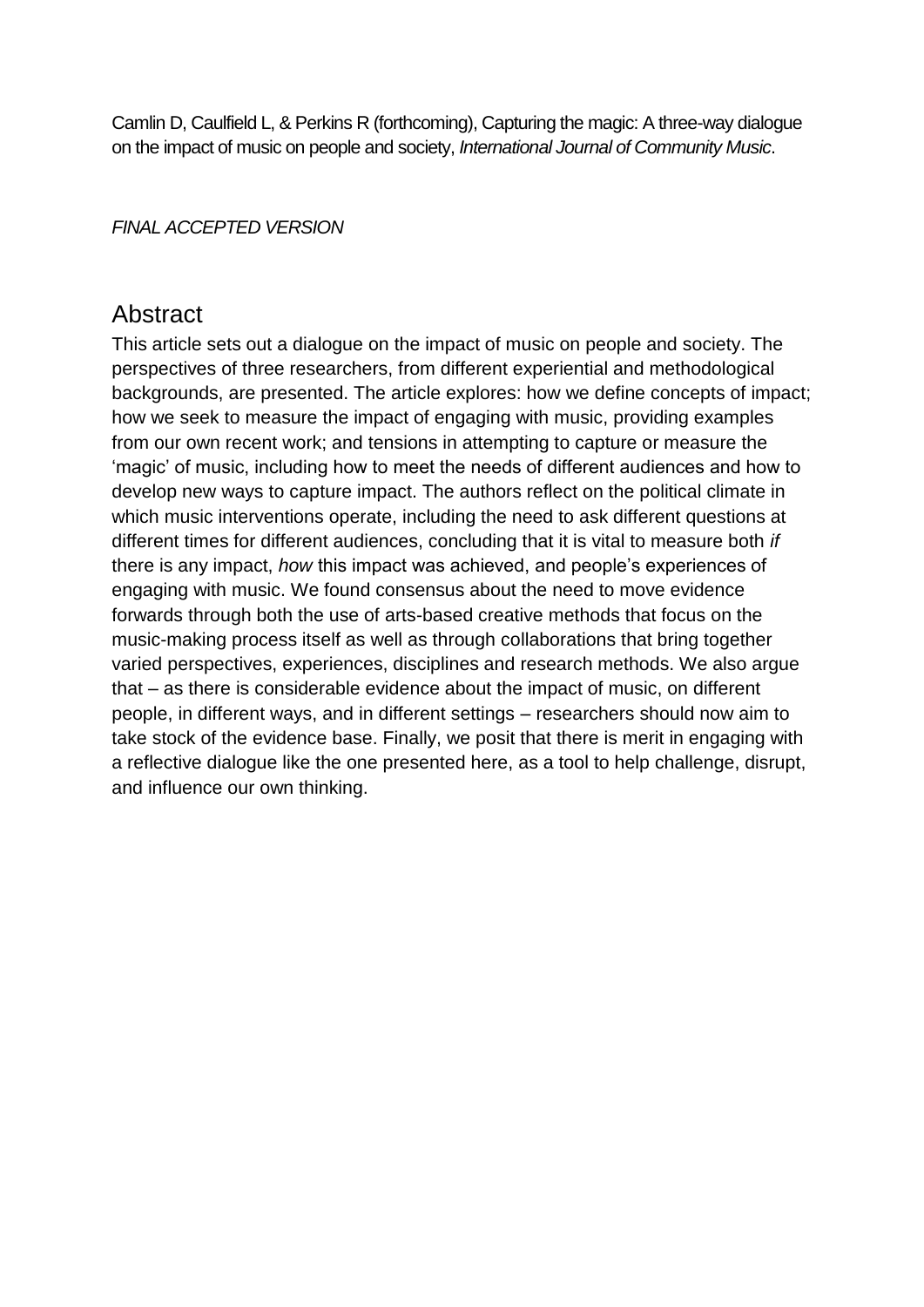#### **Introduction**

1

This article sets out to discuss and debate how to 'capture the magic' of music interventions<sup>1</sup> in terms of how they impact on people and society. It does so from the perspectives of three researchers each of whom come from different experiential and methodological backgrounds: Dr Dave Camlin is Lecturer in Music Education at the Royal College of Music and Trinity-Laban Conservatoire, and the Head of Higher Education and Research at Sage Gateshead. Living and working in Cumbria, he is a singer, composer, teacher, community musician and researcher, with research interests in community music; music, health and wellbeing; musician training; and group singing. Professor Laura Caulfield PhD is Chair of the Institute for Community Research and Development at the University of Wolverhampton. Laura is a psychologist and an expert in the evaluation of programmes designed to reduce risk of crime. She has particular expertise in evaluating arts and creative programme in the criminal justice system. Dr Rosie Perkins is Reader in Performance Science at the Royal College of Music and an honorary Research Fellow at Imperial College London. Rosie's first degree was in music and her postgraduate degrees include music psychology and social science; for the last 10 years her research has focused on arts-in-health and performers' career development.

We share an interest in the complex ways in which musical experiences intersect with paramusical effects, principally around the impact on people's health and wellbeing, and how these effects might in turn contribute to healthier and happier communities and societies. The subject of impact and measurement emerged quite naturally early in our conversations, as a way of being able to understand how we each think about our work and its effect.

We wanted to capture the emergent nature of our ideas, so decided to capture the dialogue itself in this article, rather than any more developed perspectives, principally as a way of highlighting for the reader how this kind of interdisciplinary knowledge emerges through reflective dialogue. We suggest that it is the way that professionals negotiate and reflect on the meaning of their work, as much as their conclusions, which helps to shape discourse. Accordingly, we have left the dialogue in as unedited a state as we could bear, so that the process of this kind of dialogic knowledge development is made more explicit for a reader. This is not without some discomfort on each of our parts, as it means that each of us has had much less opportunity to revise our initial ideas than would be commonly expected, although the text has been cut to reduce the word count and minor edits have been included to enhance the flow and narrative of the article. We argue that the benefits of this

<sup>1</sup> By intervention, we broadly mean a programme of activity that seeks to engage people and provide a positive experience. This term is though, complex and there is potential for misunderstanding and disagreement. These debates formed a part of the MUS0C network debates and we encourage readers of this article to engage with that debate through the online resources [here](https://learn.rcm.ac.uk/courses/1240/pages/the-responses-whose-voice-whose-music-whose-agenda?module_item_id=5824)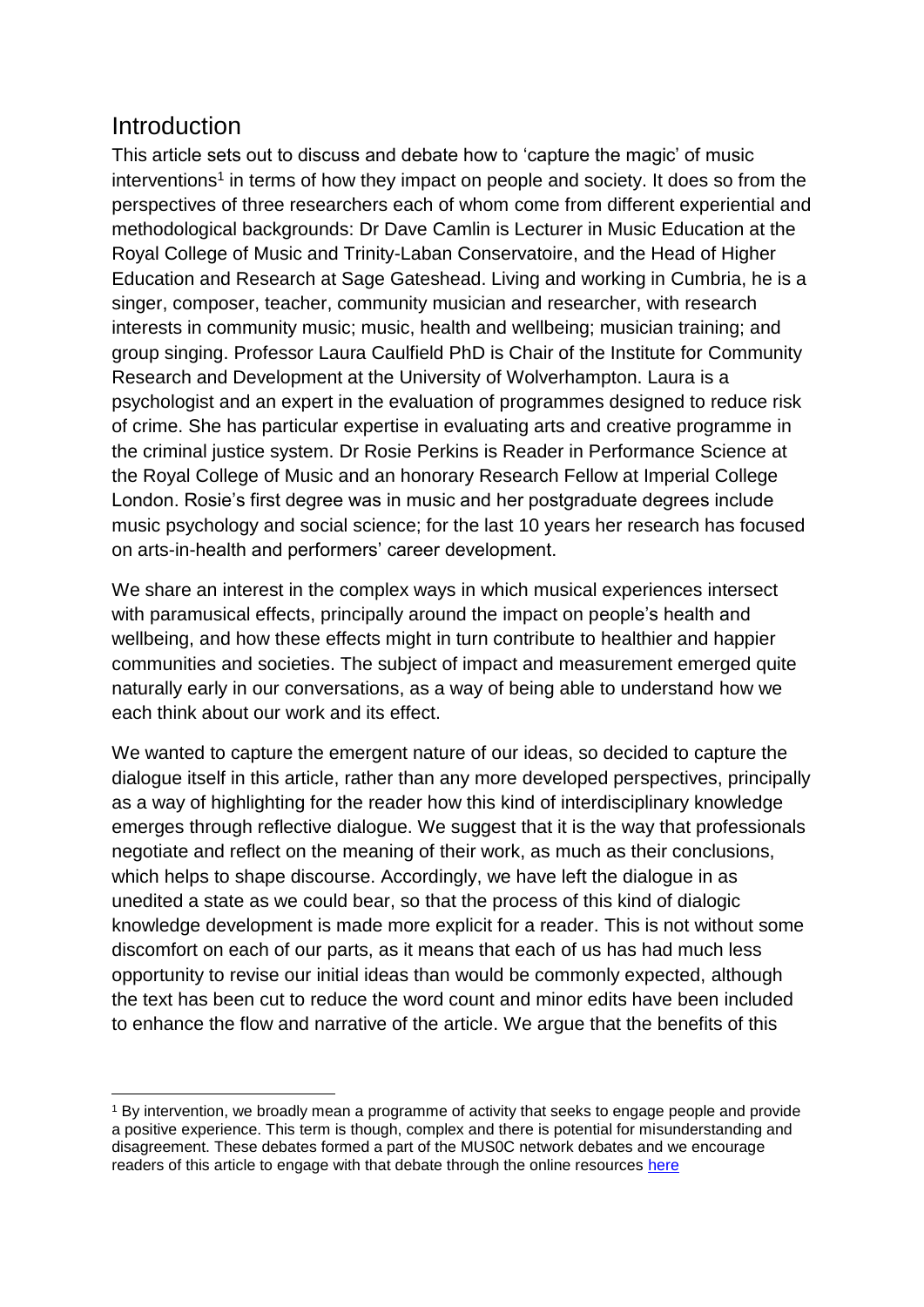approach are to illuminate the inconsistent, contested and dissensual ways in which knowledge of the field can be advanced.

The article is organised into three main sections, each of which was transcribed following a three-way discussion recorded in November 2018. Our aims were to discuss and debate what we mean by impact, how we can best capture impact and to consider next steps for developing new types of evidence and connecting with different stakeholders. References have only been added to the transcription when we were certain that we were speaking with a particular reference in mind. Again, in this way we hope to illuminate some of the ways in which this kind of dialogue synthesises ideas from a wide range of sources and perspectives, often in quite tacit ways. Our aim is that this process of illumination will contribute to a more dialogic culture of knowledge exchange within the field of arts research, recognising that truth, such as it is, is rarely singular.

#### What we mean by impact

- **Rosie:** From my perspective, impact is a way of looking at the effect of an intervention. One of the things I've thought about quite a lot in recent years is the direction of the effect, being careful not to assume that an effect is only on the so called 'participants' within an intervention. The effect could also be on the people who are facilitating the intervention. Thinking about impact in that multi-directional way [in other words on both participants and facilitators] has become more important in the last few years in the type of research that I've been doing (e.g. Perkins, Yorke and Fancourt 2018a; Perkins, Aufegger and Williamon 2015).
- **Dave**: And for me I guess when we start thinking about the question, I was thinking about some of the challenges that have been around demonstrating social impact, that there's somehow a straight line between inputs and outcomes, what we're actually looking for is being able to demonstrate that this particular intervention or this particular activity brought about this particular outcome, but obviously it's way more complex than that (Perry 2013). But for me in terms of impact it comes down to the effect on individuals, and I wonder whether that almost takes priority above other effects. [I don't know whether I mean that actually, but] for me it feels like the real value of what I do if I'm getting it right, is that people feel somehow transformed by the experience of art and of a musical experience and it's revealed in the way that they talk about it.

I know sometimes people can be mistaken and can *believe* they feel better as a result of the thing they've done, but actually that might not be the case, there might be other effects that are at play. However, ultimately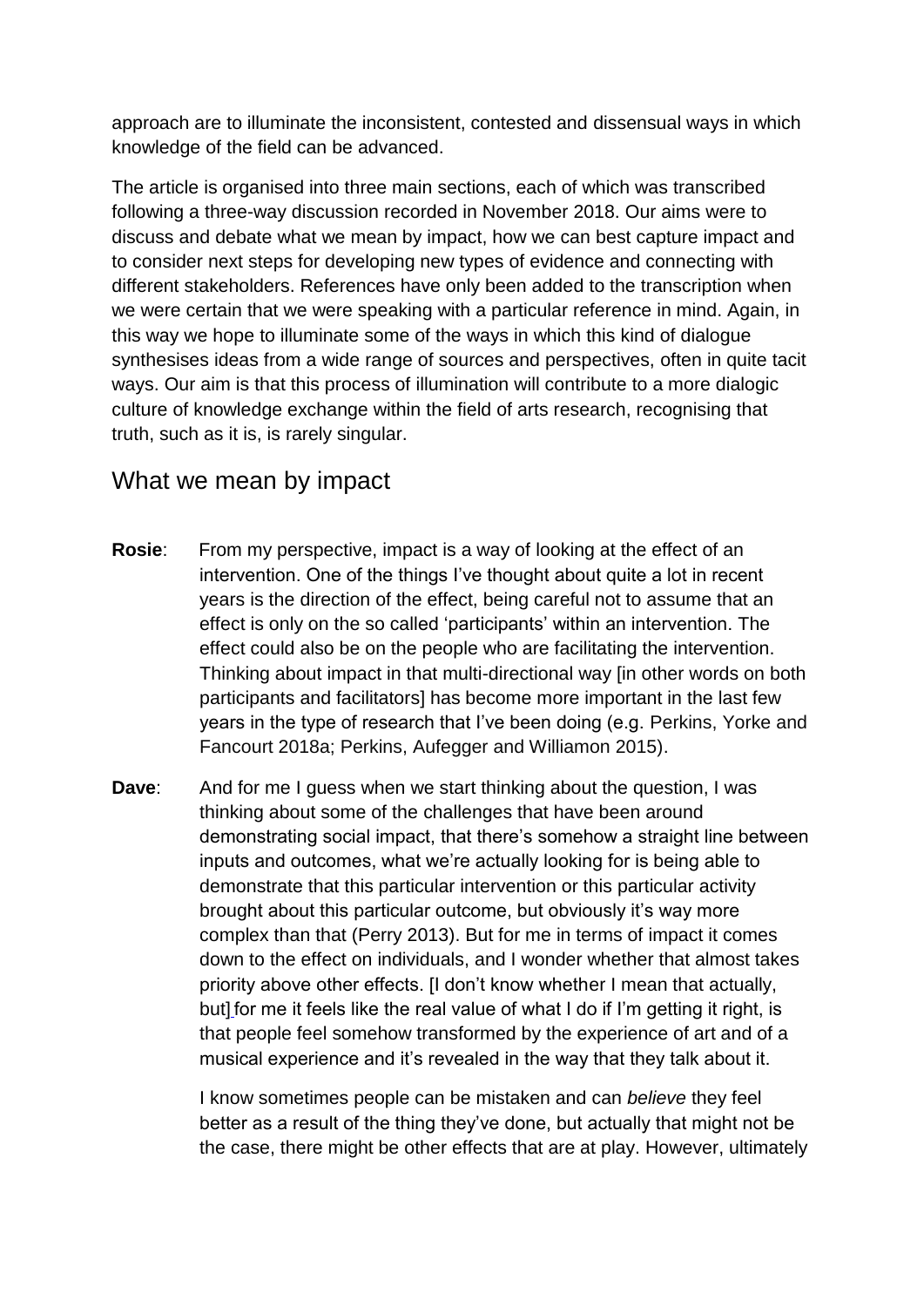we can't really understand the impact of something unless we're able to correlate it with something that's felt, that an individual experiences.

**Laura:** The way I think about impact overlaps with that quite a lot. My background is as a psychologist, so usually when I'm talking about impact I'm talking about how people think, how they feel, how they behave, how they go on to maybe change their behaviour in the future, and does participating in music have an impact on those things. I'm thinking about impact in those sorts of ways, but sometimes a little bit broader than that. Because my work mainly takes place in the criminal justice system some of the impact I'm looking at might be on things like social climate within a prison. Is there an impact of having a music or an arts programme in that space that helps people, even those who aren't participating in that project, feel safer, does it promote social cohesion?

In this brief section, we agreed that impact relates to the *effects* of a particular musical activity on the people involved. When we talk about these effects, we are attempting to understand how people feel or behave in response to an intervention or an experience. Clearly, none of us subscribe to a reductionist view of cultural participation, which can often be an assumption when it comes to wanting to 'measure' impact. Rather, we are interested in what an intervention means for all of those involved: individuals, groups, and wider social contexts. This is important in relation to some of the later issues which emerge – we each have different ways of measuring or capturing impact, but essentially it is with a similar purpose in mind, to understand whether or not our work is effective in the way we hope it is, by making a positive difference in the lives of the people involved in it.

#### How do we capture impact?

Laura: I've just finished a four year project (Caulfield, Devi-McGleish, Simpson and Jolly under review) working with a music programme that Birmingham youth offending service deliver for young people in contact with that service. The programme aims to: increase the musical ability and the creative outlet of the young people; improve young people's wellbeing, how they feel, how they behave, the youth offending service are particularly interested in is whether young people who take part in that programme comply or engage with their sentence. The hope is that if they can comply with their sentence, if they're more engaged, that their future chances of coming back into the criminal justice system are reduced. We took pre-test and post-test measurements of wellbeing, of attitudes and behaviours, and musical developments. Talking to the young people about their experiences as well, because the quantitative stuff can help us understand if something's happening, but to understand how the young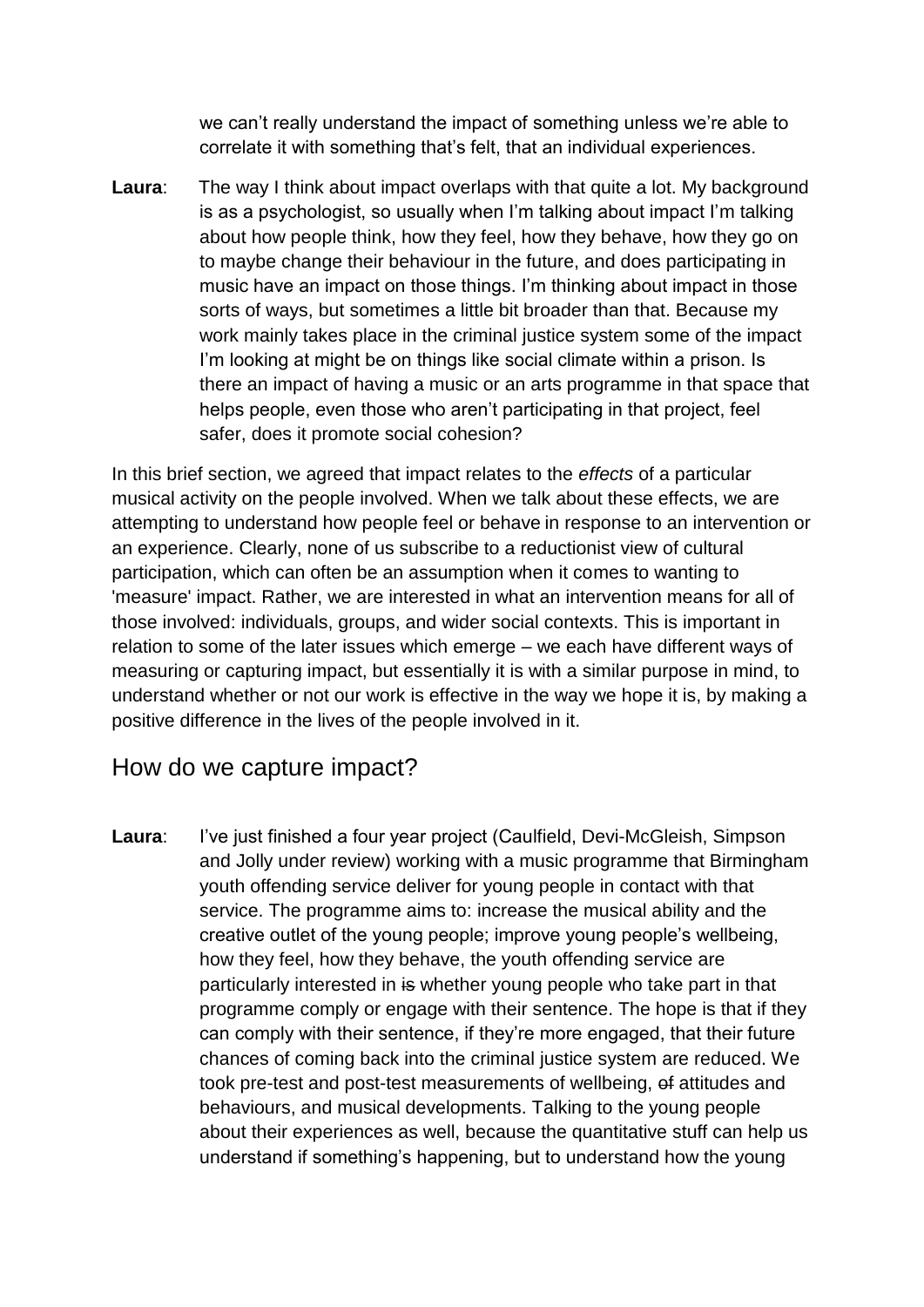people are experiencing that, we're not going to get from quantitative measures. We need to talk to them, to listen to them.

We've also been able to gather control group data, and found that people who have taken part in the music programme are more likely to comply with their sentence. For the youth offending service that's a particularly positive thing for them to find.

**Rosie**: That matches quite closely with the sort of approach we tend to take to the intervention projects we research here at the Centre for Performance Science [see www.PerformanceScience.ac.uk]. A recent example is the work we've done on postnatal depression (PND) - we wanted to know whether taking part in singing programmes for mothers with their babies would reduce symptoms of PND. We also wanted to compare that to women who weren't taking part in any singing sessions, but also to women who were taking part in a comparison activity of creative play. The reason we wanted to compare that was because just taking part in an intervention of *any* sort could lead to a reduction in symptoms, maybe because it provides a form of peer support, a routine, regularity, and all these other social factors. So we wanted to try and unpick whether it was actually the music or just a social intervention per se.

> We had three different groups of women (134 in total), randomly allocated into either ten weeks of group singing with their baby, ten weeks of group creative play with their baby, or ten weeks of care as normal. Using a standardised measure of postnatal depression (the Edinburgh Postnatal Depression Scale, EPDS) we found that the women in the singing group had a faster recovery (Fancourt & Perkins 2018a).

> This poses a lot of questions about *why* that might have happened, and *why* we were seeing differences with the singing group. So we also did focus group work with the women in all three groups – the singing groups, the play groups and the control groups. Then we used the data from the singing and the play groups to do a comparative thematic qualitative analysis: what was going on in both of those groups and was there anything emerging that was different in the singing group? The women reported that the singing was a very authentic cultural experience, so they felt that they were able to contribute music that was meaningful to them, and be creative in a way that was meaningful to them at that moment in their lives. That gave it a sort of creative meaning for them, but also it allowed a sense of achievement - by being able to sing and learn new songs with their babies the women were able to feel accomplished as mums, where in other aspects of motherhood they explained that they didn't always feel so accomplished. These nuances of the experience came out through the qualitative data, helping us to understand what it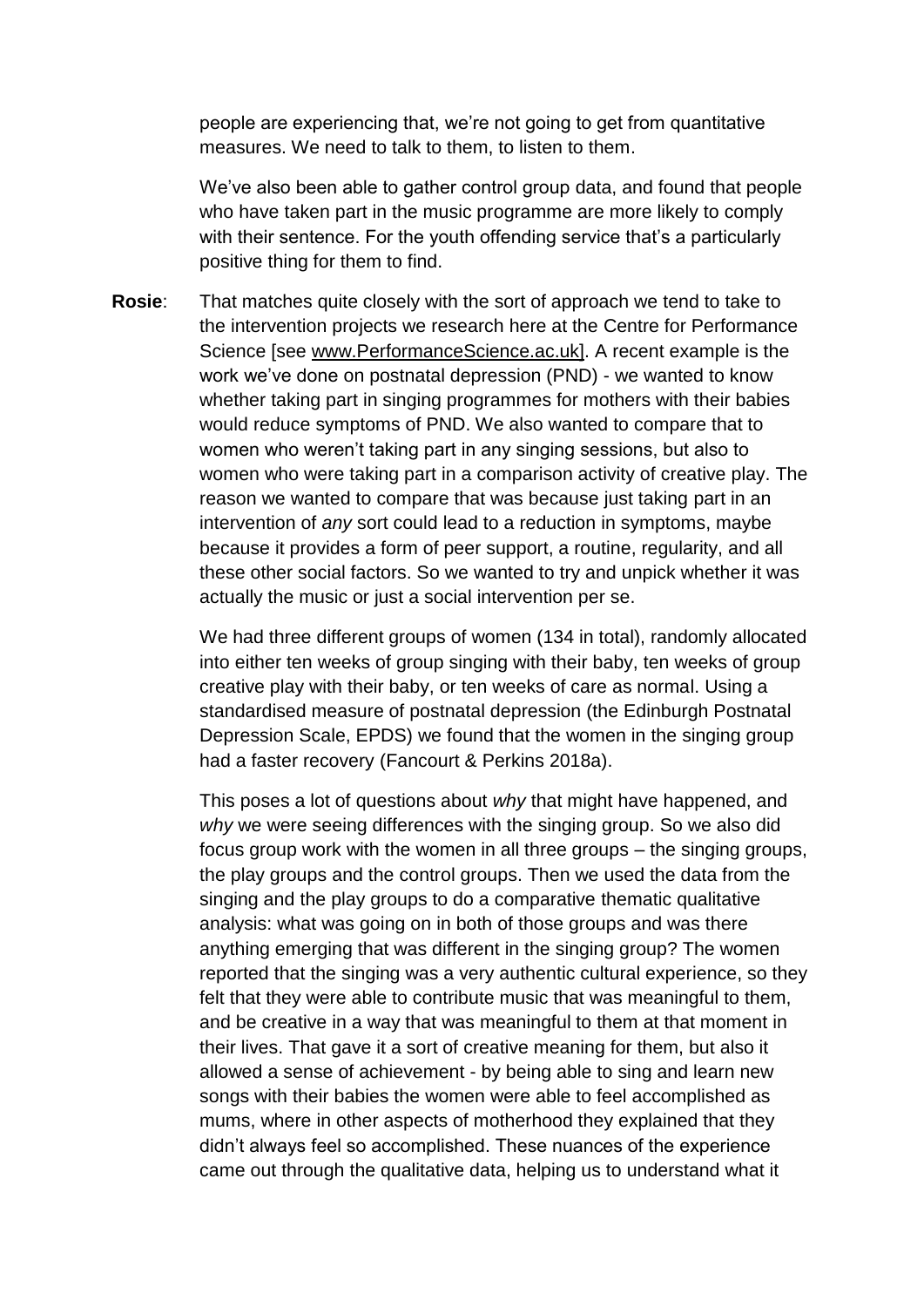was about the singing that seemed to make a difference in their recovery (Perkins, Yorke and Fancourt 2018b). Much like you were saying Laura, the quantitative data enabled us to see some of *what* was happening and *if* the music was having an effect, then the qualitative data enabled us to understand that effect better but also to understand *why* that effect might have been happening.

- **Dave:** It sounds like what seems to be common in our experiences is a movement towards mixed methods (Plowright 2010) as a way of understanding impact. Would that always be the case in your situations, or just our particular experiences?
- **Rosie:** I don't think it is always the case, I think each project is different and it very much depends on the questions being asked. In the PND project we wanted to have that quantitative data in order to be able to see patterns and trends, but also to be able to explain those through the qualitative data. But we could have equally done a fantastic study that had been an ethnography and written a really, really rich description and that would have been meaningful in a different way again. So for me mixed-methods makes a lot of sense when looking at the totality of the picture but I certainly don't think it's the *only* way forward within the field.
- **Dave:** The project I was doing over the summer was a commission for the National Trust, an AHRC-funded project where we were taking groups of singers up to the tops of mountains to sing (National Trust, no date). The way we were collecting the data from that was using a method called SenseMaker® (Snowden no date) which is a 'distributed ethnography' (Snowden 2016). It captures people's stories, so it's phenomenological, very qualitative, then people interpret their stories so essentially they're involved in the research process from the point of view of coding, or attributing meaning to the story they've just told, so it starts to give you a bit of both kinds of data and I thought that was really useful.<sup>2</sup> Not just in terms of understanding the stories of those who had been involved in the singing on the mountain tops, as opposed to those who had been singing regularly in choirs, but also because, from the stories there started to emerge more questions that we weren't really able to provide answers to, but we started to be able to make hypotheses about (Camlin et al, under review).

It was interesting comparing the stories, we were asking questions about how the stories that people told about singing related to things like 'me,

1

<sup>2</sup> The method is described in more detail in a forthcoming paper (Camlin, Daffern & Zeserson forthcoming). See<http://cognitive-edge.com/sensemaker/#sensemaker-cases> for other examples of the method in use.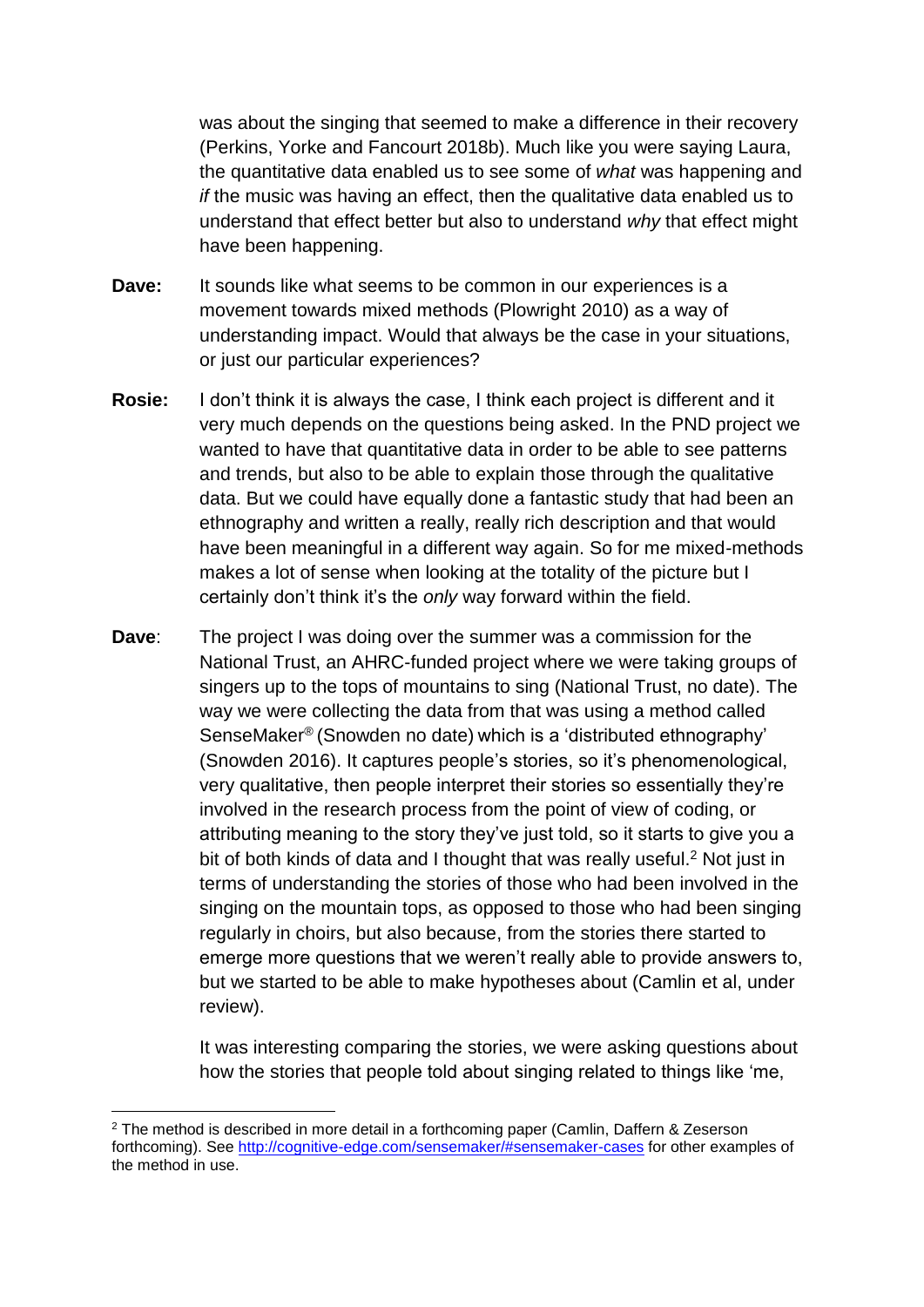my people, my place' - i.e. comparing *positive* dimensions of the experience<sup>3</sup> - and most of the people in the full survey were talking about 'my people', so they were emphasising the social connections. What we were expecting to see in the stories of the [singers] in the mountains was then there'd be an increased sense of place. I think that's what the National Trust were hoping would emerge from it, that we'd be able to actually see that the difference with people singing outdoors was people would feel a much stronger connection to a sense of place. However, that wasn't what people talked about in terms of their experience, they all talked about their connection to the people they were walking and singing with, that was the important part of it.

The other aspect was when we were asking them about 'physical, mental / emotional, spiritual' aspects of the experience - because we were taking people out on ten mile walks, hours and hours and hours - that people would talk about the physical exertion of the activity. But they didn't, most of the responses were all about the spiritual and emotional dimensions of it. Because singing has physical health benefits, that's become a way for advocating its value. So it was really interesting that when people talk about singing, even though there might be powerful benefits to people's physical health, that wasn't what they wanted to talk about in the stories that they shared.

- **Rosie:** I do think that's a really interesting point because of course especially with the more quantitative approaches we're limited by what we choose to look at up-front. Our primary [main] and secondary [subsidiary] outcome measures are selected in advance but of course if you only look at those, you run the risk of missing other outcomes that might be equally or more important.
- **Dave:** Yes, I think it's where qualitative data might point to gaps in knowledge, as well. One of the things that came out of the group singing project quite strongly, was the stories that people talked about the most powerful experiences were the moments that people felt that they were *transcending* the experience. So when they're singing together, and everyone's voice is blending into one, there are moments where people feel like they come out of themselves and they're part of this something else that isn't *them*, but isn't other individuals, it feels like it's *more than* the group. For me it started something, actually what is that? What's going on? That gets talked about a lot.

I think the NICE [National Institute for Health Care and Excellence] report from a few years ago (NICE 2015) talked about ways to support

1

<sup>&</sup>lt;sup>3</sup> Rather than a more simplistic comparison of positive vs. negative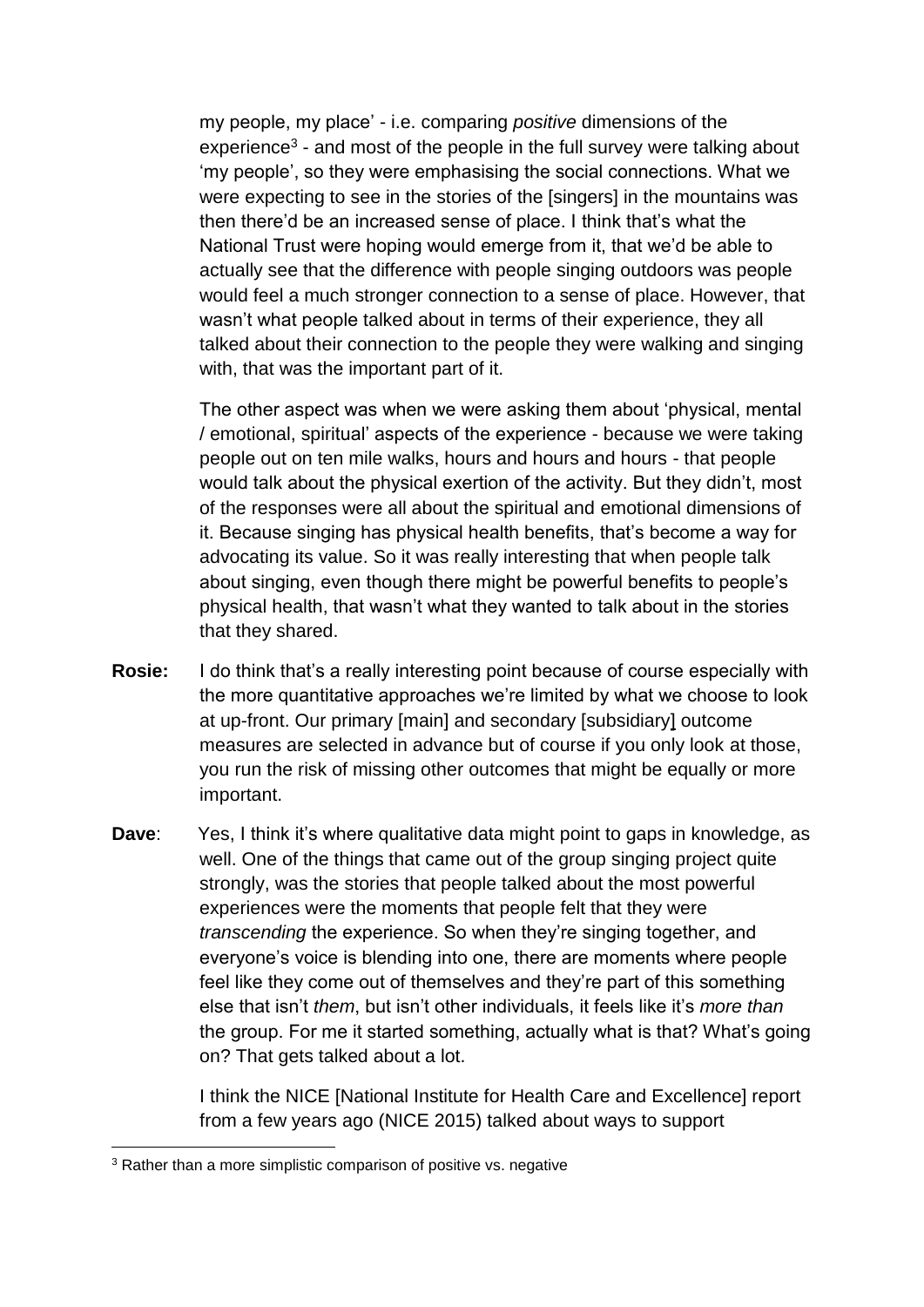independence and mental wellbeing in older people, group activities, top of the list of group activities is group singing. And they said it might be because people like music, it might be because people like the social aspect of being involved, it might be 'something else' (p.25). It's the 'something else', what's the actual mechanism that's going on? For me, I have a hunch that it's to do with the way that interpersonal biology and musical entrainment become entangled with each other in those kinds of moments when people feel connected; it's amplified through the activity of entraining to other people rhythmically and musically; people build up a sense of connection from it. But it's trying to find what is the mechanism rather than having to resort to the language people use when they're talking about [it as a kind of] 'magic'; how do we go from 'magic' to 'understanding'?

A common theme that emerged through our conversation was the value of taking a mixed methods approach to understand both *if* there was any quantifiable impact and *how* this impact was achieved. Where single methods alone might point to particular kinds of impact (or not), mixed methods can provide useful validation or triangulation of any findings, as well as highlight discrepancies. Crucially, we all touched upon the need to understand *why* music might make a difference, using designs that compared music to other (or no) activities or that focused on how exactly people experienced music. Indeed, studies specifically scrutinising the mechanisms of change within music interventions are emerging in the literature (see, for example, Warran et al. 2019; Perkins et al. 2018a), highlighting the need to focus on not only if and how music can have an effect but also why. Indeed, this was a point that we picked up as our conversation developed to focus on some of the tensions in attempting to capture or measure the 'magic' of music, including how to meet the needs of different audiences and how to develop new ways to capture impact.

### Measure what you treasure? Competing agendas(?) and developing new ways to capture impact

- **Laura**: So how do we capture the magic?
- **Rosie:** In terms of why music can have an effect the mechanisms of change researchers have looked at the physiological impacts of music interventions. Some of our work with mental health service users, for example, showed reductions in inflammation across 6- and 10-weeks of group drumming (Fancourt et al., 2016). There's quite a lot of work happening in this area led by other colleagues (e.g. Fancourt, Ockelford and Belai 2014; Kreutz 2014), pointing to the physiological changes in the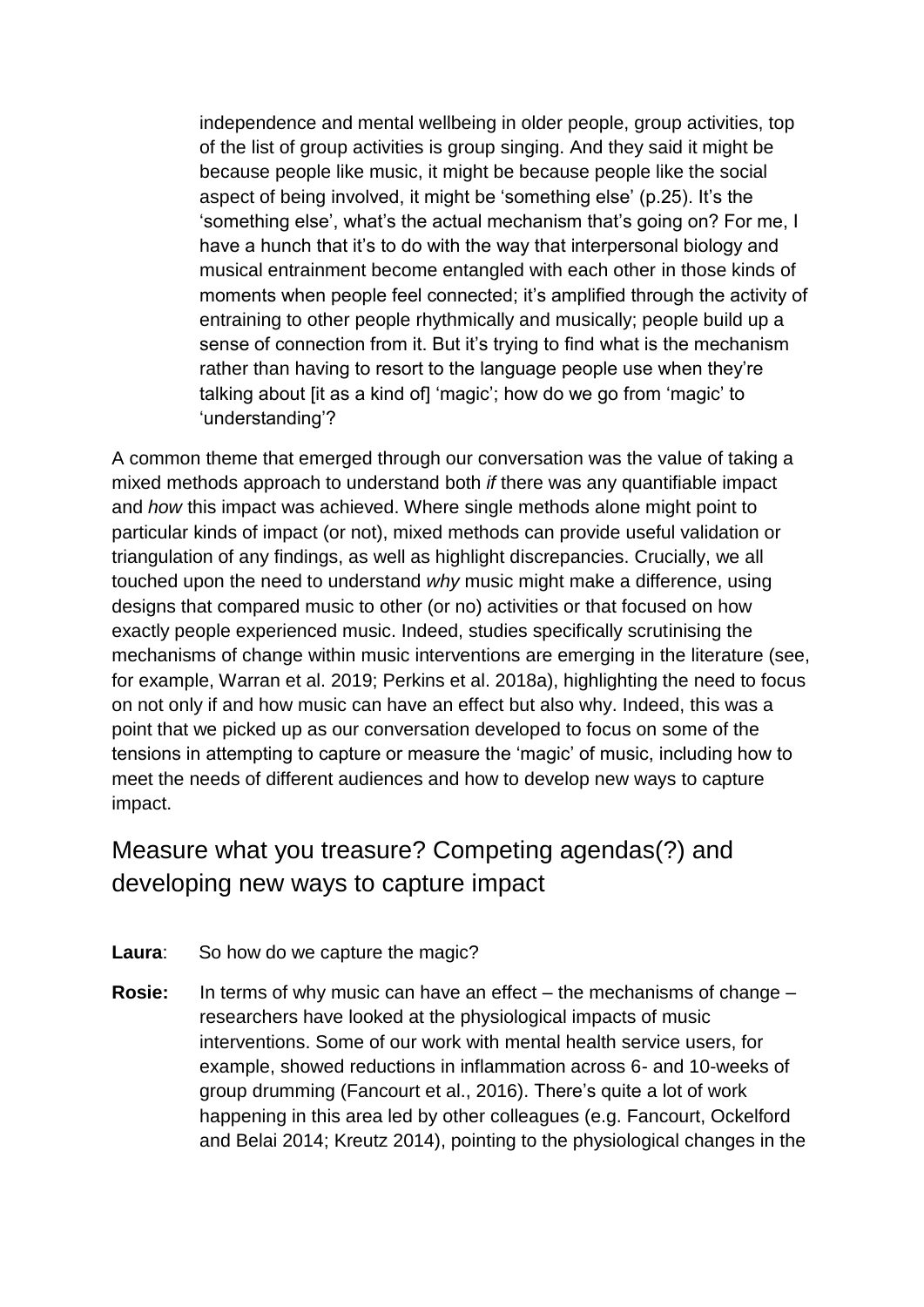body that music can elicit which may help us to tap into the mechanisms of change.

- **Laura:** Trying to explore how physically or emotionally this happens, it's really interesting but I'm conscious that often if I'm talking to practitioners (whether music practitioners, or work that I do more broadly in the arts) one of the criticisms or debates that I have is that by thinking about impact in this way is a bit problematic in not foregrounding the music. Looking at music almost as a journey towards something else. I'd be interested to hear if either of you have had those sorts of criticisms from practitioners in particular?
- **Rosie:** It's certainly something that I've thought about a lot. In RCT-type designs based on pre-post testing we sort of isolate a state beforehand, and maybe something in the middle, then a state afterwards and we measure it (this point is made by DeNora and Ansdell 2014). Even with the methods we've used to look more qualitatively, such as focus groups, we often cut out of this the music itself. And so I think there's a real gap in the way we think about this and for more arts-based methodologies that actually make use of the music and the musical product and process as the data (see, for example, Fraser and Sayah 2011; Ledger and Edwards 2011). I think generally speaking we haven't really done that so much – we've relied on measures, relied on what people say and sometimes watching what people do, but we could make a lot more of the actual music.
- **Laura**: I don't think we've quite cracked it, but we're working with the Irene Taylor Trust looking at a programme they run called Sounding Out for exprisoners as they move into the community. We're doing a fairly small qualitative study looking at people's experiences, the impact on people, but we're also doing a process evaluation to look at whether there is anything about the programme that can be improved or enhanced. A Research Fellow [Dr Rachel Massie] I'm working with made a suggestion that we should use the lyrics - the music that they're writing - as part of the data. It hadn't occurred to me, but I'm really excited about that at the minute, about what that might be able to add to this understanding of the journey that those individuals have been on (Massie, Jolly and Caulfield 2019).
- **Dave:** I think that's right, I think that goes back to what we were talking about a couple of minutes ago. We're building up a really good understanding now, I think, of what music does, what results in using it, but we still don't really know why those effects occur. I think that might be fine. Plenty of people, myself included, would say if the thing you want to do most about the music is measure it, then you've really missed the point of what music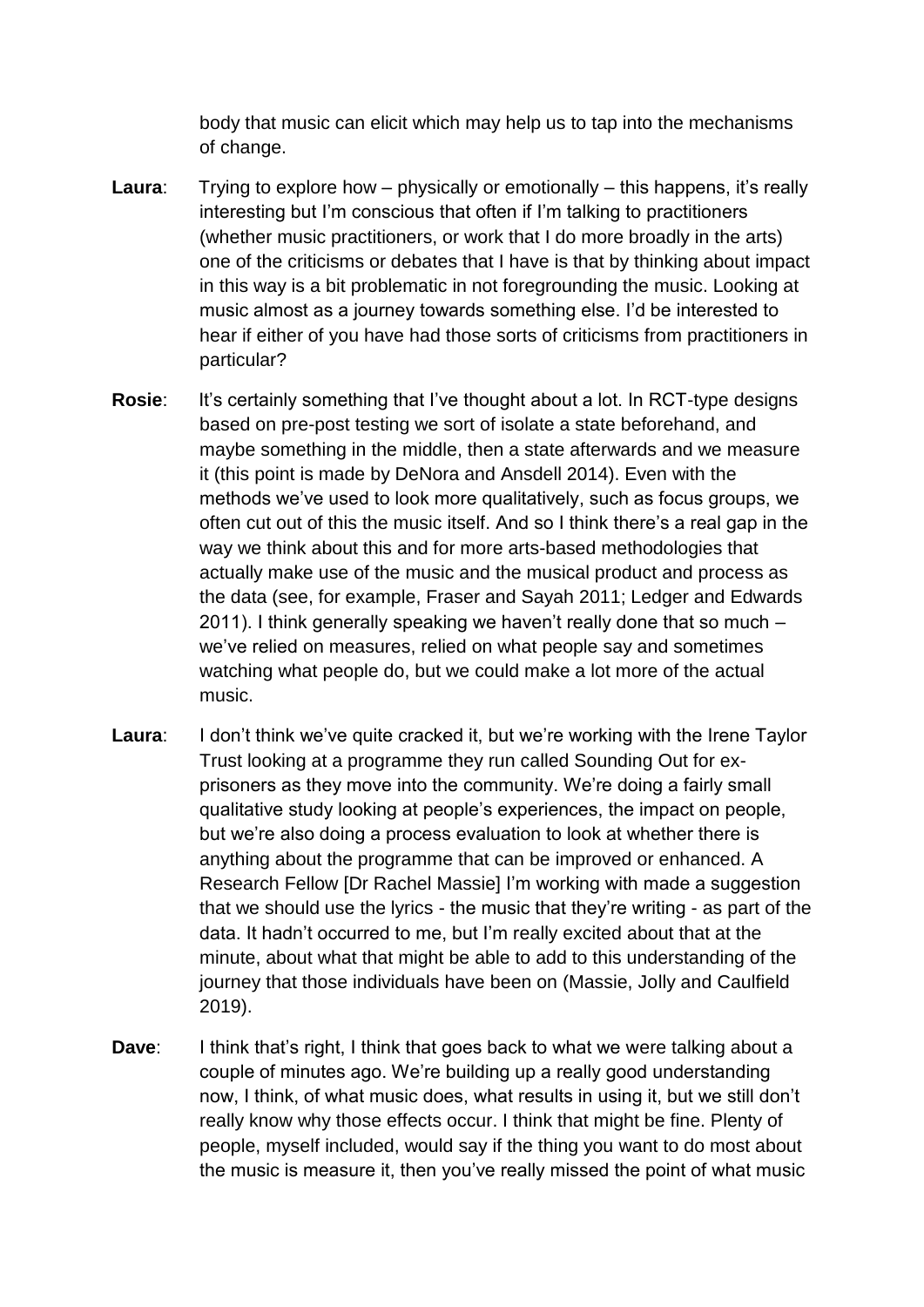is about. But at the same time, if we're going to make stronger arguments, I think this is what the AHRC was suggesting (Crossick and Kaszynska 2016), if we believe music is something that does have a powerful impact or potential for everybody, then we need to understand why music might have that effect in order to advocate for it in the strongest sense. Having that language of 'magic' to explain why people should engage in music doesn't help us advocate for it.

- **Laura:** It leads me onto thinking about the political case we sometimes have to make. It might be the government, or for me it might be prisons or the Ministry of Justice. The sort of evidence of impact that they're looking for is often very different from the conversations I might be having with practitioners. To allow, facilitate, or even to fund music programmes happening in the criminal justice system, what they need to see in terms of impact is often quantitative measures. When I was talking about compliance before with the youth offending service, for them to be able to continue to support it they need that evidence to be able to show that, but then Youth Music (who were co-funding that programme), are more interested in the experience of the young people, the musical understanding. There is a complex picture that we have to keep in mind to answer the right questions and that presents challenges.
- **Rosie**: I feel very similarly. There can often be different starting points, different assumptions about knowledge, assumptions about music, assumptions about the point of it all. I can completely see the different viewpoints and perhaps part of how we think about impact moving forward should be to bring these positions closer and to have more cross-over. This sort of crossover, in this conversation and in this network, helps to facilitate some of that. I think you're right Laura, it's a really complex thing in terms of being a discussion about knowledge, and impact and evidence, it's very political as well.
- **Dave**: And the political dimension for me goes in a different direction as well. For me, it's something about music making that gives people an opportunity; being musical gives people an opportunity to encounter other people in a different way to the way that we're required to under the conditions of the economic system that we currently live in. We know that we face huge challenges over the next thirty years as a species, as a country, never mind Brexit and all of that, but everything that's coming down the line, we're going to be living in a very different world in thirty years' time (Camlin 2016). And I do believe that politically, music - being musical provides a window on a different way of being that might illuminate a path towards a different way of how we might co-exist on the planet.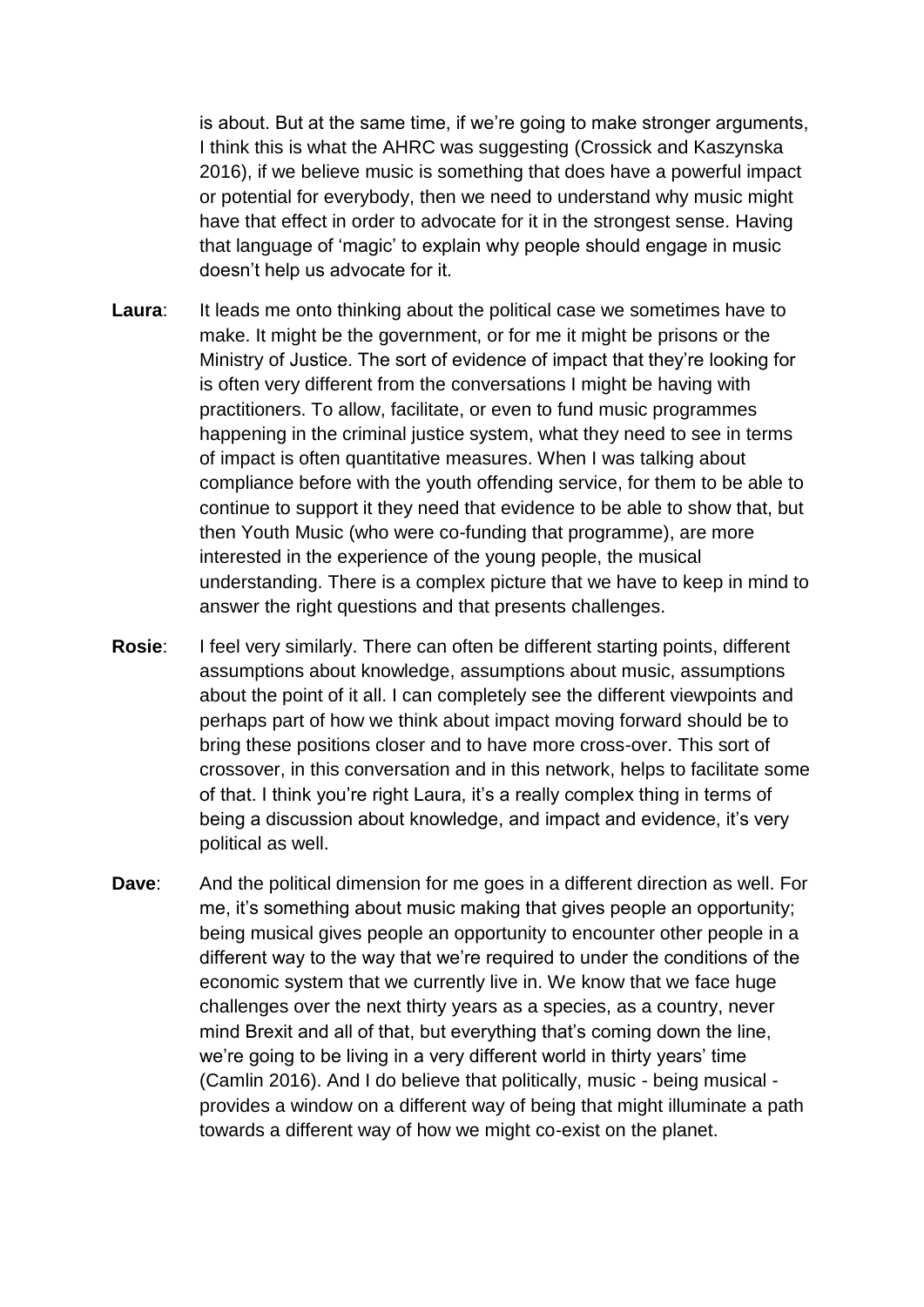- **Laura:** Is this in social and communication terms, about how people relate to each other? If I'm working in a prison, one of the things that will be very apparent is how relationships are formed. How people move from a point where outside of that space they would have been arguing - maybe even aggressive incidents - to be able to actually solve problems together. Seeing that happen in a week is quite powerful (Cursley and Maruna 2015; Henley 2012; Wilson, Caulfield, and Atherton 2009).
- **Dave:** Yes, I think so. Some of the things that are rights, the 'right to enjoy the cultural life of the community' (United Nations 1948), the right to be part of a family, that actually if you're in prison you don't really have those rights anymore. If music making can be a way of actually experiencing some of those human rights that you're deprived of - I imagine, I've not done much work in prisons but the little I have done - that's quite stabilizing. Even though you might feel dehumanised in some ways, and not just in prisons but if you're homeless, if you're experiencing mental health challenges, that there are actually ways of feeling human again.
- **Laura:** I couldn't agree more with that point. This humanising experience, particularly in the settings I work in, is so important (Allen, Shaw and Shaw 2004). But while it's important from our perspective, there are many people who disagree and think prisoners don't have the right to expect that. It goes back to this thinking about how we articulate impact, it's almost having to say actually, okay, the humanising bit, that's lovely, but the impact of that on reducing incidents of aggression or violent behaviours (Wilson et al. 2009; Miles and Strauss 2008; Caulfield 2015). It's having to translate it into those terms. I feel slightly uncomfortable about some of this, having to translate it into those terms to make the case for something that just is the right thing and should be enough on its own, but it's not.
- **Rosie:** Again I think that takes us back into the political climate, because there's been a lot in the news recently about the huge cuts to music education in schools in this country. So there's a need for us to justify the arts and music. We're in this slightly strange place of needing to justify music but not always being able to use what we all actually know and feel about music *to* justify it. You often have to look at other impacts. In some ways that opens up new possibilities for  $us - it$  allows us to talk to criminal justice, it allows us to speak to healthcare and to build new bridges and connections. But it also puts us in this complicated place of needing to hold on to what it is that we're doing and practice that for itself *and* also translate that, like you say, to different contexts as well.
- **Laura:** I feel like this brings us full circle and brings me to the point where I see why I get criticised sometimes, but it's very difficult to think how I would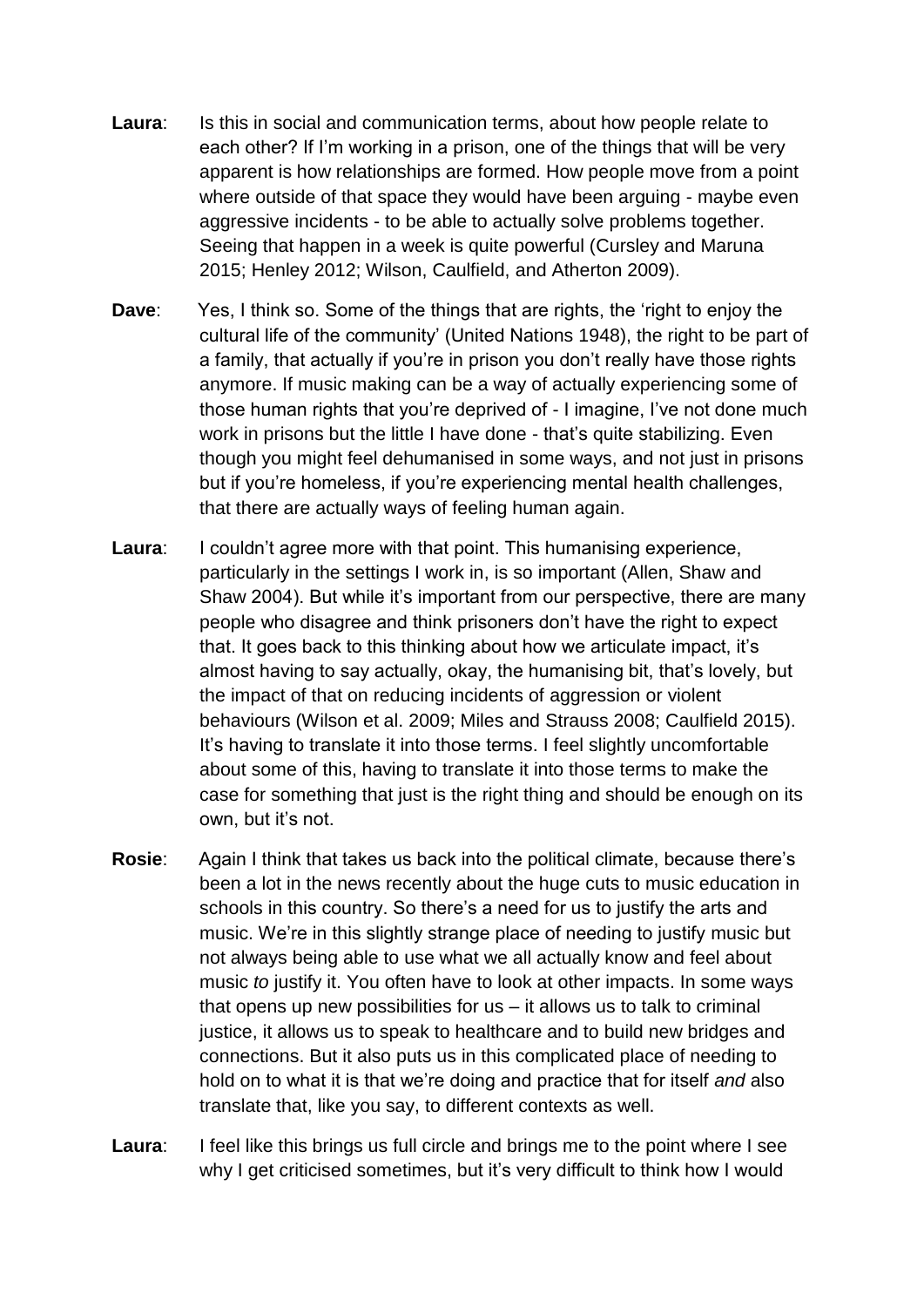take my own work out of that cycle. I did have a very interesting conversation with someone recently who suggested we should be empowering music organisations to stop having to think about quantitatively evidencing their work, and to try and shift the narrative. My feeling is that to put any individual organisation - particularly the voluntary sector organisations I work with - in a position where they might try to challenge that thinking about evidence, it puts them as an organisation in quite a precarious position because of the funding arrangements they have and the evidence they need to give.

- **Rosie:** I also think that we should be cautious not to feel like the quantitative evidence is missing the point or taking us down the wrong path and just proving an agenda or a point. Within all the research methods that we have at our disposal, it's of course a valid method, it tells us very useful things, and so I think that although our practice and the music is subjective and complicated, we can apply scientific method to that and use that to good effect and it can open doors. So we should be careful not to always assume that's not the right way to go.
- **Dave:** I agree with that, I think if we're trying to understand what music is for what is the purpose of music? Even within the scientific communities, within evolutionary biology, you've got Steven Pinker saying that music is 'auditory cheesecake' (Pinker 2003: 534) and there's no evolutionary advantage of 'making plinking noises' (p.528), and Daniel Levitin suggesting now that music operates along the same neural pathways as other basic human drives (Levitin, Mallik and Chanda 2017).

So I think being able to say what music is for, coming back to your point about the institutions or organisations, I think that's a really good issue to raise actually, because we've had these debates for a long time now in terms of music as a force for introducing social change or all of these things and yet it hasn't necessarily resulted in those changes. I think it's important that all of us working in the cultural sector are able to look really critically at our practices to say are we really making the difference that we think we are? It's really important organisations do that.

Increasingly, I think that the point of real impact in music making is the point of encounter, it's the relationships that are formed between practitioners and participants and all of the combinations of those. If more resources were available at the point of encounter, that ought to be what's at the forefront of the minds of those organisations and institutions - how are we using what resources we have to support this, to support the encounter between people? (Camlin 2018)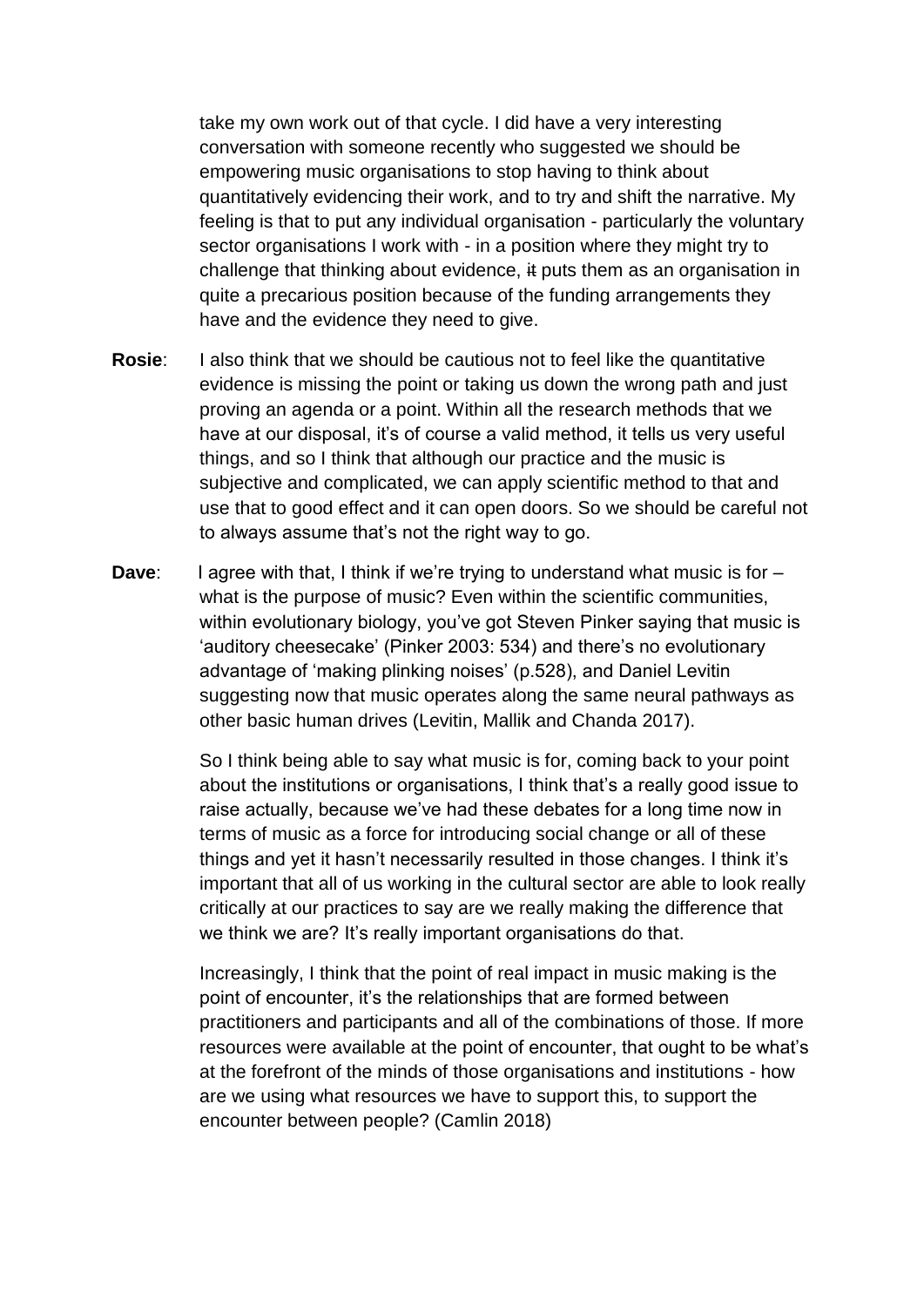- **Laura:** That comes out so strongly in all of my work. For the young people I've been working with who often have not had positive relationships with adults in the past, having that relationship with the music practitioners has been really important (Caulfield et al., under review). The other thing that has come out is the value and the respect they placed on those music professionals not being teachers or their case workers, but people who were doing this in the real world, producing music.
- **Dave:** It raises an interesting question for me in terms of measurement, if we think that the impact of the arts is around relationships and interpersonal aspects of relationships, how do you measure that? How do we understand that effect? Most of the measures that we have at our disposal measure at an individual level, rather than at a group level or relational level. If the complexity of the arts is in how it affords relationships, then we need to be developing methodologies to be able to understand that (Crossick and Kaszynska 2016: 39).
- **Laura:** That comes out qualitatively for me. It seems that while there's quite an overlap in the ways we think, but we've drawn out some points that are quite crucial in continuing to move some of these conversations forward. Thinking about relationships and how we measure and capture that, a lot of my work has moved towards working with organisations to understand some of the processes and how they're going about their work and then to situate it either in previous research evidence or some of the theoretical perspectives from criminology and psychology to help them refine the way they're working to try and do better. The other point that's come out for me is thinking about the methods we're using in more creative terms, so to use the music.
- **Rosie**: Absolutely, I take from this that we're in consensus about the need to draw on different methods at different times and to use methods to show different things about impact, in widely defined terms. But, that generally speaking, we can incorporate more creative approaches that are artsbased or music-based in that process in order to help us move to the next step of the argument. Often, you *see* the impact. If you go and watch one of these sessions that any of us have been describing, you can see very clearly what the impact is, but we know that's not enough in terms of pushing the agenda forward. So being able to use multiple methods, but also to use the method of the actual practice itself to help move that argument forward is going to be important.
- **Laura**: There's so much there about bringing together different disciplines, not just different methods. Apart from the work with the Irene Taylor Trust I mentioned, where we're thinking about how we can use the lyrics and the writing that the men have done, I'm working on other creative arts projects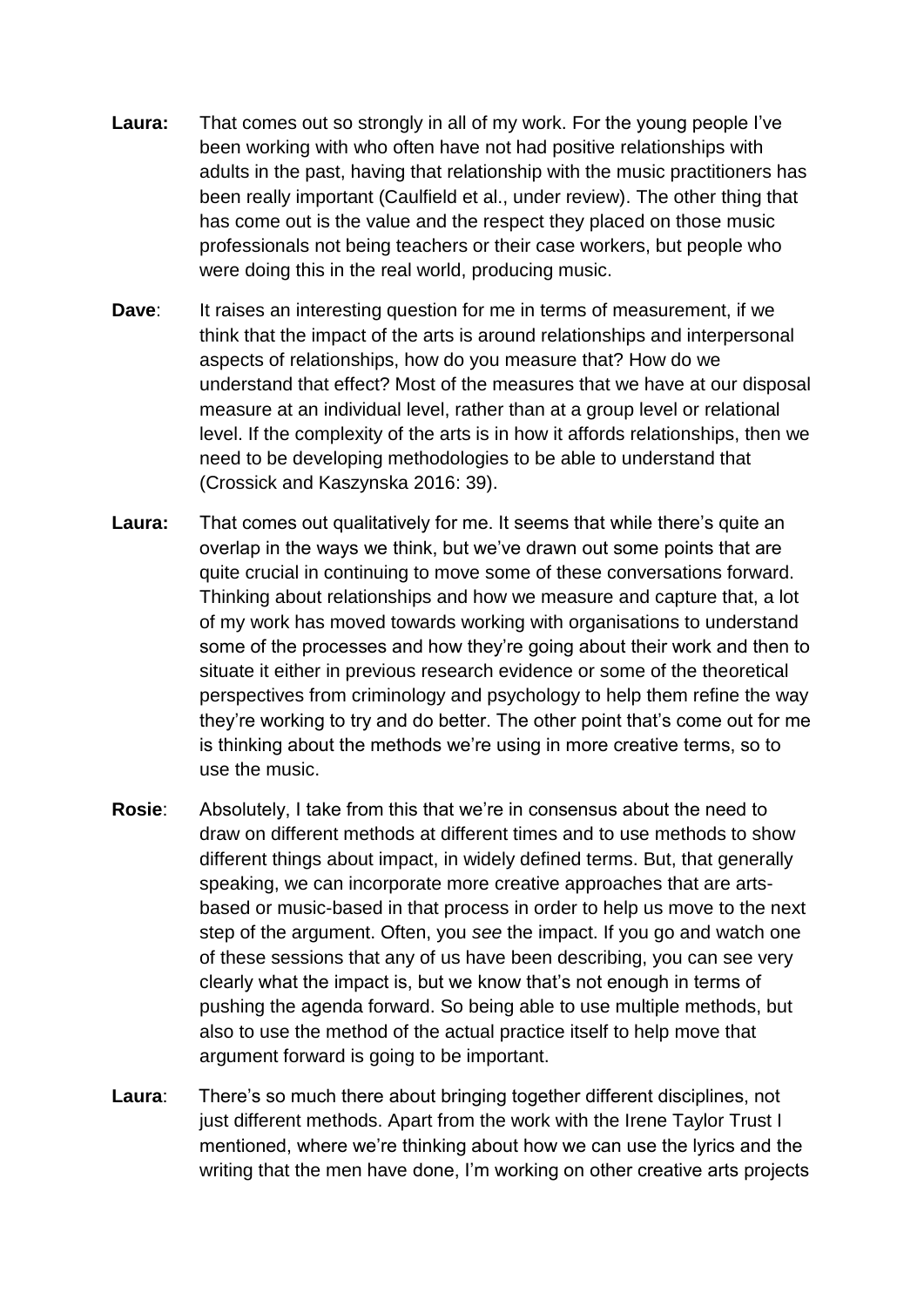that move me slightly out of music, but that idea of working collaboratively, co-design, and taking different disciplinary perspectives feels like that's going to move that conversation on. The other conversations I've been having are with the National Criminal Justice Arts Alliance. In their evidence library there are about one hundred different research studies, which are about the arts more generally but I would guess about a third of those are music studies in criminal justice. Rather than saying 'let's continue to collect more evidence', the conversation I've had recently is 'let's take a step back'. Let's look at all of that work that exists (and that's just in the UK). A group that I work with in the U.S. (the Southwest Correctional Arts Network) have got about seventy or eighty studies, so why don't we pull all of this together and synthesise it and look at what that tells us. I feel like almost stopping and taking stock of that would be a really good next step before we move on.

- **Rosie:** I really feel like that taking stock is needed. We need to really question what the next steps are, and where we need to head next as a field. Because although I think the case has been made for music's effects in some ways, I think we can still make it better. In order to make it better we need to reflect on what questions we now need to ask, and not just continue asking the same questions.
- **Dave:** And what questions for what purpose as well. What difference are we hoping to bring about as a result of asking those questions? For me, I'm very recently in my first employment within the academy so this is all quite new for me, but I'm really excited about the possibilities of SenseMaker as a distributed ethnography as a really useful methodology for people to be able to tell stories in their own language, to be able to collect stories in lots of different native tongues, but for those stories to be interpreted against the same set of signifiers so we can build up a rich data set in that way. SenseMaker feels like it can work, it's been designed to work at scale (Cognitive Edge 2014).

The other thing for me is trying to find out this hunch, I certainly don't have the resources to do it, but I know that if there's a way of being able to design and conduct experiments to show actually there is something related to the music itself and the way that people connect through interpersonal neurobiology, if there's a way of demonstrating that those two things that can be measured independently actually do correlate, you start to build. There's a study that a (group of) [Scandinavian] scientists did where they demonstrate that when we sing together our heartrate variability synchronizes (Vickhoff et al*.* 2013), we're on the edge of that kind of understanding but it feels like there's a lot more needed. But it's not stuff that I can [do on my own]…I'm just a musician.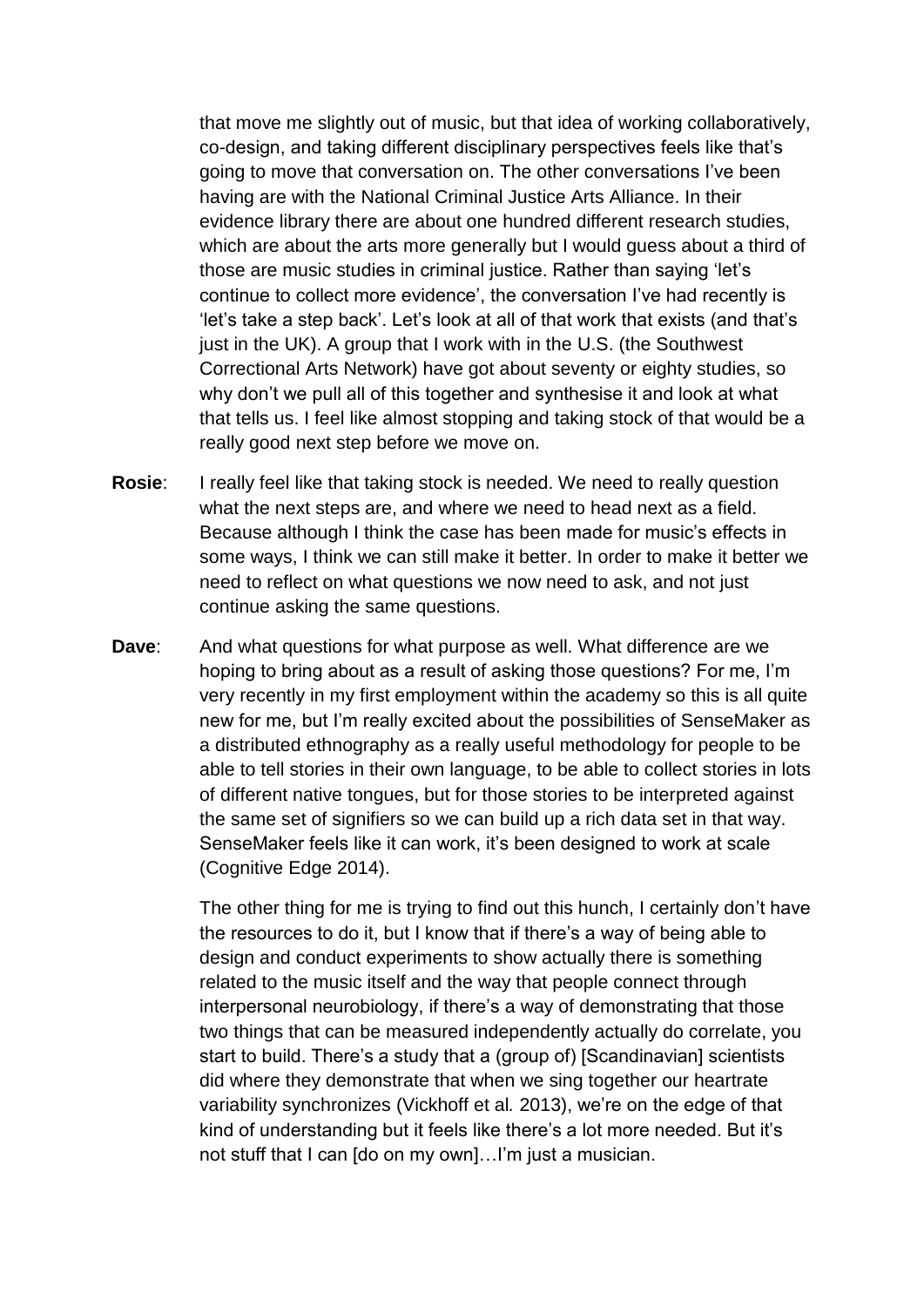- Laura: It's finding the right people to work with.
- **Dave:** Yeah, it's finding the right people to work with to be able to know how to do those kinds of things.

This discussion reflected on the political climate in which music interventions operate, including the need to ask different questions at different times for different groups of people. In doing so it entered the realm of epistemology, touching on how knowledge about music interventions can and should be generated. The intrinsic benefits of music and its humanising effects were discussed as they relate to the increasing need – and opportunity – for also evidencing the benefits of music on wider social priorities such as criminal justice or education. Linked to this, it became clear that it can be challenging to capture some of the more subtle ways, such as relational or musical, in which musical experiences can be impactful.

Our conversation lead to three proposals for taking these discussions forwards: first, through interdisciplinary exchange and collaborations that bring together varied perspectives, experiences, disciplines, and methodologies; second, through taking stock of the existing evidence through synthesis work, in particular focusing on *why*  music is impactful and; third, through using arts-based creative methods that focus on the music-making process in order to elucidate how music itself can be used to evidence its impact.

#### Reflections and Conclusion

This article presented a dialogue between three researchers from different experiential and methodological backgrounds. The dialogue explored ways we might be able to 'capture the magic' of music interventions in terms of how they impact on people and society, and ended in the three proposals listed above. Measuring impact in music and the arts is often a thorny subject, and one which is prone to dividing opinion between the 'intrinsic and instrumental camps' (Crossick and Kaszynska 2016: 5). Our dialogue therefore proved useful as a means of exploring some of the complexity of the subject between three researchers from different disciplines. Approaching the topic in this dialogic way helped to draw out the complex circumstances of how we all approach our work. Demonstrating the effectiveness of what we can mean something different for artists, researchers, funders, participants and audiences, but the central need to do so is vitally important.

We hope that the emergent nature of our understanding, which came from the process of discussion, comes across in this article. As researchers whose work seeks to evidence the impact of music in different ways, it was important to us to explore what we mean by impact from our different disciplinary perspectives, to understand how we each capture impact, and to push one another to think critically about new types of evidence and connecting with different stakeholders. Each of us has come away from this conversation with new ideas, and while those ideas always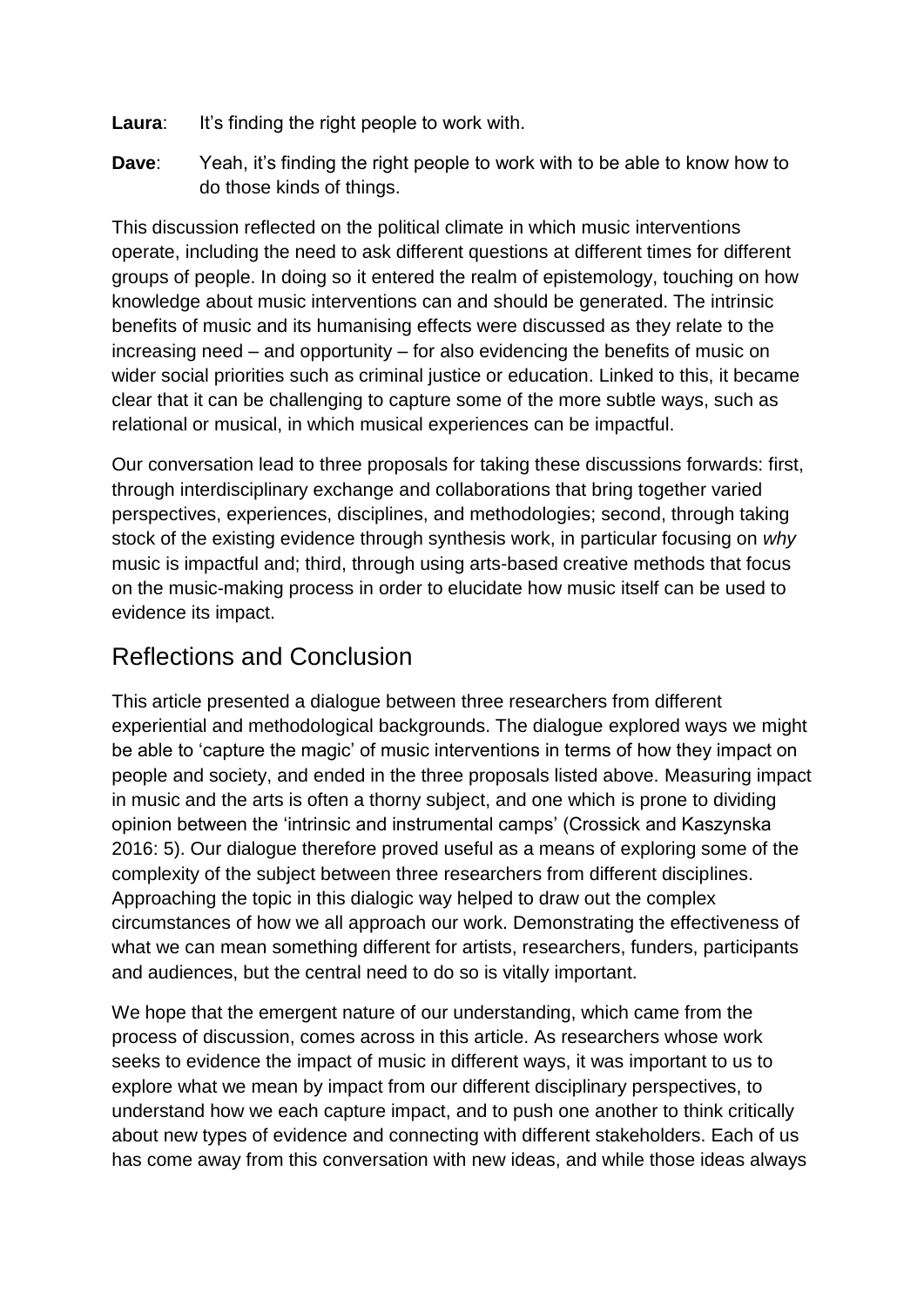may not come across fully-formed in the transcription of our discussion (and will likely develop into more fully formed ideas over time), what is more important is to lay bare the process by which other people's ideas influence our own thinking. In approaching the complexity of the impact of the arts in socially-engaged settings, we need to account for multiple, competing – and sometimes contradictory – views on the subject, and it is the process of dialogue which helps us to do that. What our discussions reveal is the value of reflective dialogue as a tool to help disrupt our own thinking, and to find richer 'polyphonic truths' (Bakhtin 1984: 6) that speak across settings. Being effective – whether as researchers, practitioners, teachers or performers – requires us to think critically about any assumptions we might have about what we think *is* effective, and to challenge those assumptions where necessary in order to advance a more sophisticated understanding of effective practice.

This article presents the start of a conversation and should be read as such; it does not aim to capture the authors' definitive views on the topics discussed and does not present a definitive way forwards. Indeed, we would like to continue this dialogue with you, the reader. We therefore invite responses via submissions to the journal and/or through the MUS0C website at: https://learn.rcm.ac.uk/courses/1240

#### Acknowledgments

We would like to thank members of the MUS0C Network (AHRC Music and Social Intervention Network) for the opportunity to be involved in meaningful, creative and open-minded exchanges over the past two years. Thank you also to Sam Thorne for transcribing our conversation and supporting the writing of this article.

#### References

Allen, K., Shaw, P. and Hall, J. (2004), *The Art of Rehabilitation: Attitudes to Offenders' Involvement in the Arts*, London: Esmée Fairburn Foundation.

Bakhtin, M. M. (1984), *Problems of Dostoevsky's Poetics* (C. Emerson, Ed.), Minneapolis: University of Minnesota Press.

Camlin, D. (2018), 'Mind the gap', in *Walking the Boundaries, Bridging the Gaps*, Waterloo, ON: Wilfrid Laurier University, pp. 14-16.

Camlin, D. (2016), 'Libraries gave us power', *ICCM Student Research Conference*, York St John University, 2016.

Camlin, D.A., Daffern, H., Zeserson, K. (in peer review), Group Singing as Healthy Public.

Caulfield, L. (2014), *Final Evaluation of the Artist in Residence at HMP Grendon*. Bath: Bath Spa University.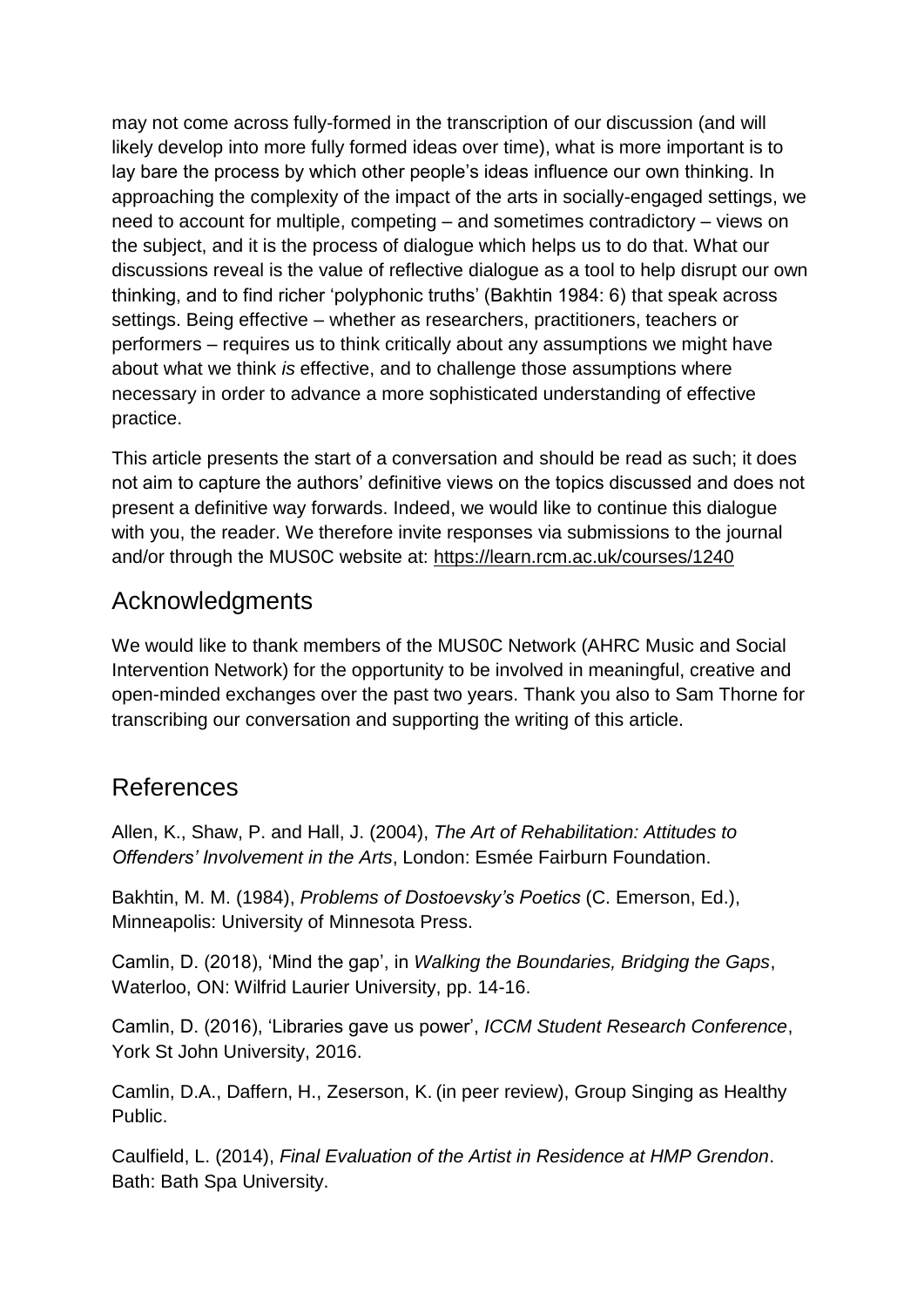\_\_\_\_\_\_\_\_ (2015), *Exploring Good Vibrations Projects with Vulnerable and Challenging Women in Prison*, Bath: Bath Spa University. Retrieved from http://www.artsevidence.org.uk/media/uploads/goodvibrationsprojectswithvulnerable andchallengingwomenfinal.pdf

Caulfield, L.S., Devi-McGleish, Y., Simpson, E. and Jolly, A. (under review), *'This has changed me': The Impact of Music on Young People in Contact with the Youth Justice System*, submitted to Youth Justice.

Cognitive Edge (2014), *Girlhub Sensemaker Case Study*. Retrieved 13 November 2018, from http://old.cognitive-edge.com/wp-content/uploads/2015/04/GH-SenseMaker-brief.pdf

Crossick, G. and Kaszynska, P. (2016), *Understanding the Value of Arts and Culture: The AHRC Cultural Value Report*, Swindon: Arts & Humanities Research Council. Retrieved from http://www.ahrc.ac.uk/documents/publications/cultural-valueproject-final-report/

Cursley, J. and Maruna, S. (2015), *A Narrative-based Evaluation of 'Changing Tunes' Music-based Prisoner Reintegration Interventions: Full Report*, London: Paul Hamlin Trust.

DeNora, T. and Ansdell, G. (2014), 'What can't music do?', *Psychology of Well-Being*, 4: 23: pp.1-10.

Fancourt, D., Ockelford, A. and Belai, A. (2014), 'The psychoneuroimmunological effects of music: a systematic review and a new model', *Brain Behavior and Immunity*, 36: pp. 15-26.

Fancourt, D., Perkins, R., Ascenso, S., Carvalho, L. A., Steptoe, A. and Williamon, A. (2016), 'Effects of group drumming interventions on anxiety, depression, social resilience and inflammatory immune response among mental health service users', *PLOS One*, 11 (e0151136): pp.1-16.

Fancourt, D. and Perkins, R. (2018a), 'The effect of singing interventions on symptoms of postnatal depression: a three-arm randomised controlled trial', *British Journal of Psychiatry*, 212: pp. 119-121.

\_\_\_\_\_\_\_\_ (2018b), 'Singing for mother-infant bonding: the effects of mother-infant singing on emotional closeness, affect and anxiety', *Music & Science*, 1: pp. 1-10.

Fraser, K. D. and al Sayah, F. (2011), 'Arts-based methods in health research: A systematic review of the literature', *Arts & Health*, 3: pp. 110-145.

Henley, J. (2012), *Good Vibrations: Music and Social Education for Young Offenders*, London: University of London.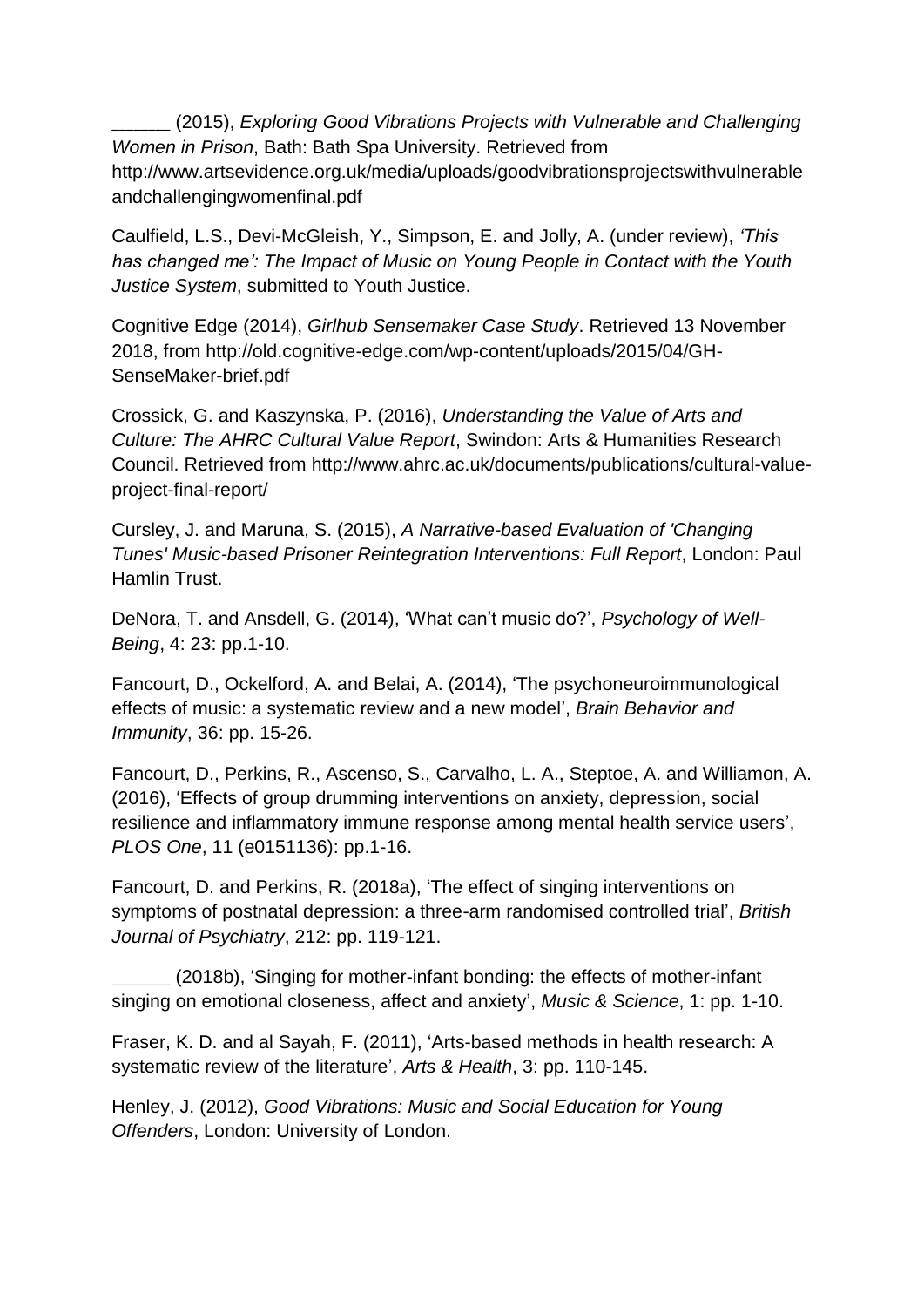Kreutz, G. (2014), 'Does singing facilitate social bonding?', *Music and Medicine*, 6: 2, pp. 51–60.

Ledger, A. and Edwards, J. (2011), 'Arts-based research practices in music therapy research: Existing and potential developments', *The Arts in Psychotherapy*, 38: pp. 312-317.

Levitin, D., Mallik, A. and Chanda, M. L. (2017), 'Anhedonia to music and muopioids: Evidence from the administration of naltrexone', *Scientific Reports*, 7(41952).<https://doi.org/10.1038/srep41952>

Massie, R. Jolly, A. and Caulfield, L. (2018), *An evaluation of the Sounding Out programme*, Grant report to the Irene Taylor Trust and Big Lottery.

Miles, A. and Strauss, P. (2008), *The Academy: A report on Outcomes for Participants, June 2006-June 2008*, Manchester: University of Manchester. Retrieved from http://www.artsevidence.org.uk/evaluations/academy-reportoutcomes-participants/

National Trust. (n.d.), *Songs on the Summits 1918-2018*. Retrieved 14 March 2018, from https://www.nationaltrust.org.uk/borrowdale-and-derwent-water/features/songson-the-summits-1918-2018

NICE (2015), *Older People - Independence and Mental Wellbeing (Guidelines No. NG32)*, London: National Institute for Health and Care Excellence. Retrieved from http://www.nice.org.uk/guidance/ng32/resources/older-people-independence-andmental-wellbeing-1837389003973

Perkins, R., Aufegger, L. and Williamon, A. (2015), 'Learning through teaching: exploring what conservatoire students learn from teaching beginner older adults', *International Journal of Music Education*, 33: pp. 80-90.

Perkins, R., Yorke, S. and Fancourt, D. (2018a), Learning to facilitate arts-in-health programmes: a case study of musicians facilitating creative interventions for mothers with symptoms of postnatal depression, *International Journal of Music Education*, 36: pp. 644-658.

(2018b), How group singing facilitates recovery from the symptoms of postnatal depression: a comparative qualitative study, *BMC Psychology*, 6: 41, pp.1- 12.

Perry, J. (2013), *Social Impact Measurement: Time to Admit Defeat?* Retrieved 7 May 2013, from http://www.guardian.co.uk/social-enterprisenetwork/2013/apr/11/social-impact-measurement-defaeat

Pinker, S. (2003), *How the Mind Works (First edition)*, New York: W. W. Norton & Company.